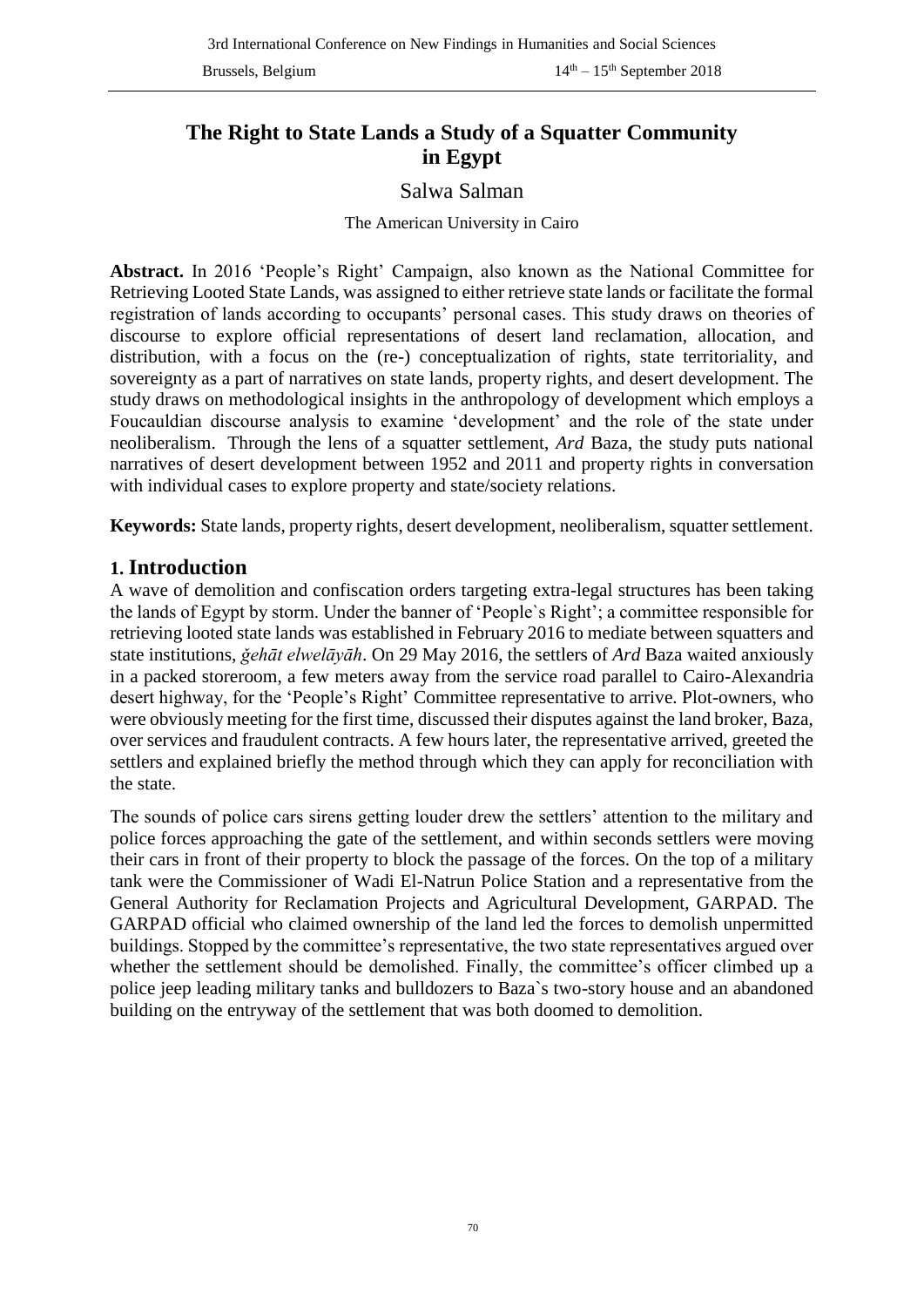### **1.1 The Question of** *Mūwāt* **/ Desert State Lands**

In his speech during the inauguration of several projects in the governorate of Qena, President Al-Sisi urged the police and the military to end illegal land acquisition . . . The President criticized the performance of the government urging it to improve and forcefully settle the legal status of land taken by force from the state.

#### *Egypt Daily News, 31 May 2017.*

On 9 February 2016, the President of Egypt issued Decree No. 75, to establish The National Committee for Retrieving Looted State Lands under the presidency of Ibrahim Mehleb, president's advisor for national projects and former Prime Minister (People's Right, 2017). The decree assigned the committee to calculate and recover unlawfully seized state lands; collect state dues and coordinate with authorities to retrieve looted lands; prepare reports of land grab cases; and transfer cases of looting state lands to national investigation bodies. Another Presidential Decree issued on 24 August 2017, announced that the recommendations of the committee are obligatory to all-state authorities (Ibid).

The Egyptian state has maintained a monopoly over lands, namely desert lands, from as early as the seventeenth and eighteenth centuries (Baer, 1962). The ambiguity of both the right of individuals to own desert lands and that of the state in Egypt's property law has led to several disputes between the state and members of the society. A recent research by the Egyptian Center for Policy Studies (2015) notes that ninety-six percent of Egypt's lands are categorized as desert lands that are directly owned by the state, most of which are informally occupied. The specificity of desert lands emerges from its unique position in the Egyptian Property Law, customary law, and the official development narrative which separates it from other types of lands. David Sims (2014) lists four categories of lands, (1) public-domain lands including military lands; (2) state private-domain lands, ʾ*Aml*ā*k* ʾ*amiriy*āh; (3) private lands; (4) religious trust lands or *waqf*. In a report published in 2008 on "Landownership Disputes in Egypt— A Case Study on the Tensions Around the Monastery of Aby Fana in May 2008," the authors defines six categories of state lands among which are, (1) lands of strategic importance; (2) lands within a state-reclamation plan; (3) lands appropriated for the Ministry of Housing under the New Urban Societies' authority; (4) touristic areas; (5) lands for agricultural development (inside governorates' administrative borders); (6) lands outside of governorates' administrative borders (Johannsen et al, 2008, p.21) . Desert lands, in the Egyptian context, are state lands that extend outside of governorates' borders. According to Richard A. Debs in *Islamic Law and Civil Code: The Law of Property in Egypt* (2010), such categorization is driven from Sharia, he states that:

The only category of state-owned land that is separately treated in the Civil Code and that is traceable to traditional Islamic law is uncultivated land that has no owner and that may be acquired pursuant to the rules on appropriation. These lands apparently continue to be treated as a separate category of state-owned land distinct from either the private domain or the public domain. They are in effect, the (*mūwāt*) lands of Islamic law" (p.136).

Along similar lines, Sims illustrates that "absent from all of these laws [public/ state lands laws] is the uplifting phrase, so common in similar legislation in other countries, that the public land is an asset that belongs to the people and is 'held in trust' by the state for the benefit of these people" (p.265). The way in which Egypt's property law deals with the possession of desert state lands is still ambiguous and put desert dwellers in a precarious situation where they're continuously haunted by the threat of eviction and demolition. The status of *wad' yadd*, a process where individuals can gain ownership over a desert land through cultivation and peaceful occupation, is one dimension of this ambiguity that adds to an incoherent legal landscape in treating desert properties and state lands in general. Gabriel Baer posits that the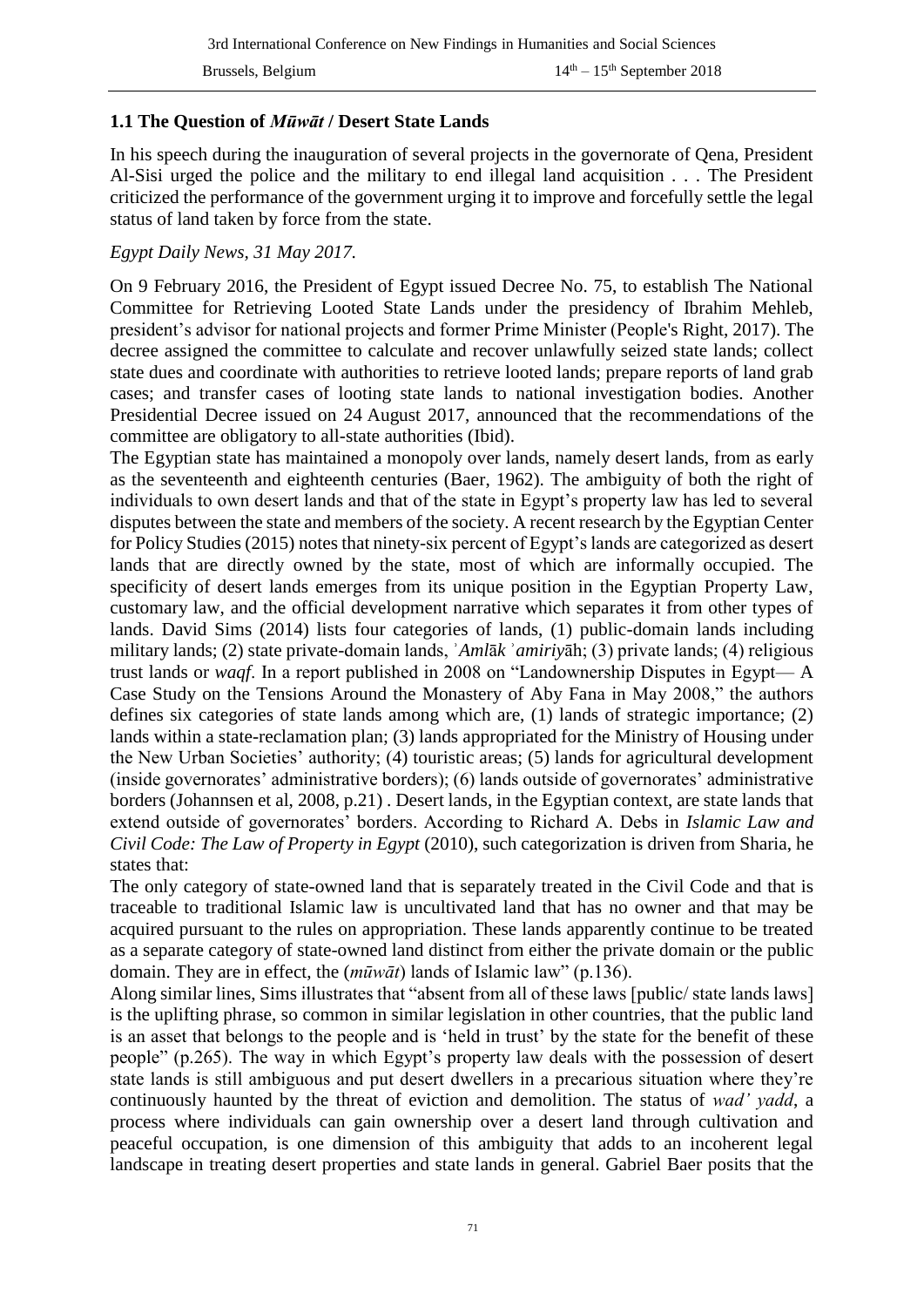main distinction between state property and public property is that "ownership of the former may be transferred to individuals; ownership of the latter may not" (p.196).

The transaction of lands from the state domain to the private domain is appropriated through both formal registration and customary land ownership, in "Landownership Disputes in Egypt," the authors define two customary methods through which individuals claim desert state lands either through unregistered *'urfi* contracts between two parties outside of the formal registration system or through *w*a*d 'y*a*dd* "(…) the seizure of a piece of land without any legal documents" (Johannsen et al. 7). However, the distinction between formal land registration and customary land ownership in Egypt's property law, especially in the case of state lands (agricultural and desert), is more complicated in both Egypt's property/legal discourse and in practice, for instance, Sims illustrates that the system under which the acquisition of uncultivated lands is regulated in the Civil Code have led to a 'legal problem,' "one part of the code recognizes the right to claim (through *wad' al-yadd*) unused land and cultivate it and, after a period of fifteen years of peaceful, unchallenged, and uninterrupted possession gain ownership . . . elsewhere in the code it states that such a right does not apply to state lands" (P.265). In this framework, two main laws regulate individuals' access to desert state lands, The Desert Lands Law of 1981 and State Private Property Law, modified in 2017.

#### **1.2 Research Focus and Questions**

This study draws on theories of discourse to explore official representations of state/ desert land reclamation, with a focus on the (re-) conceptualization of land rights, state territoriality, and sovereignty as a part of an emerging national narrative on state lands and property rights. Through the lens of an unregistered settlement, the study explores individual cases to explore property relations and state/society relations. With a focus on the period between 1989 and 2016. In this context, the study examines a sample of land contracts between state institutions and settlers and legal documents related to land ownership disputes. The main argument of this study lies at the juncture of two views on inclusiveness which are presented in David Harvey's 'Right to the City' and debates on property rights as a part of a national/ international legal discourse, it hypothesize that while non-hierarchical inclusiveness can be attained in the presence of strong social movements, the current jeopardized situation of Egypt's social movements calls for alternative forms of resistance, in this framework, I argue that such resistance should be directed towards re-investigating the right of the state to hold property under what comes to resemble a private property right. The main questions that guide this research are how have the Egyptian state used and portrayed secure property rights to encourage voluntary resettlement and investment in desert lands? What were the main shifts in the official narrative, and how can these shifts be read in the broader economic and political framework? How can studying desert reclamation contribute to the general understanding of the dynamics of property and state/society relations? What are the legal and customary frameworks that regulate the right to desert lands in Egypt? Ans how do legal agreements and local resource management influence collective action and resistance in squatter and informal communities?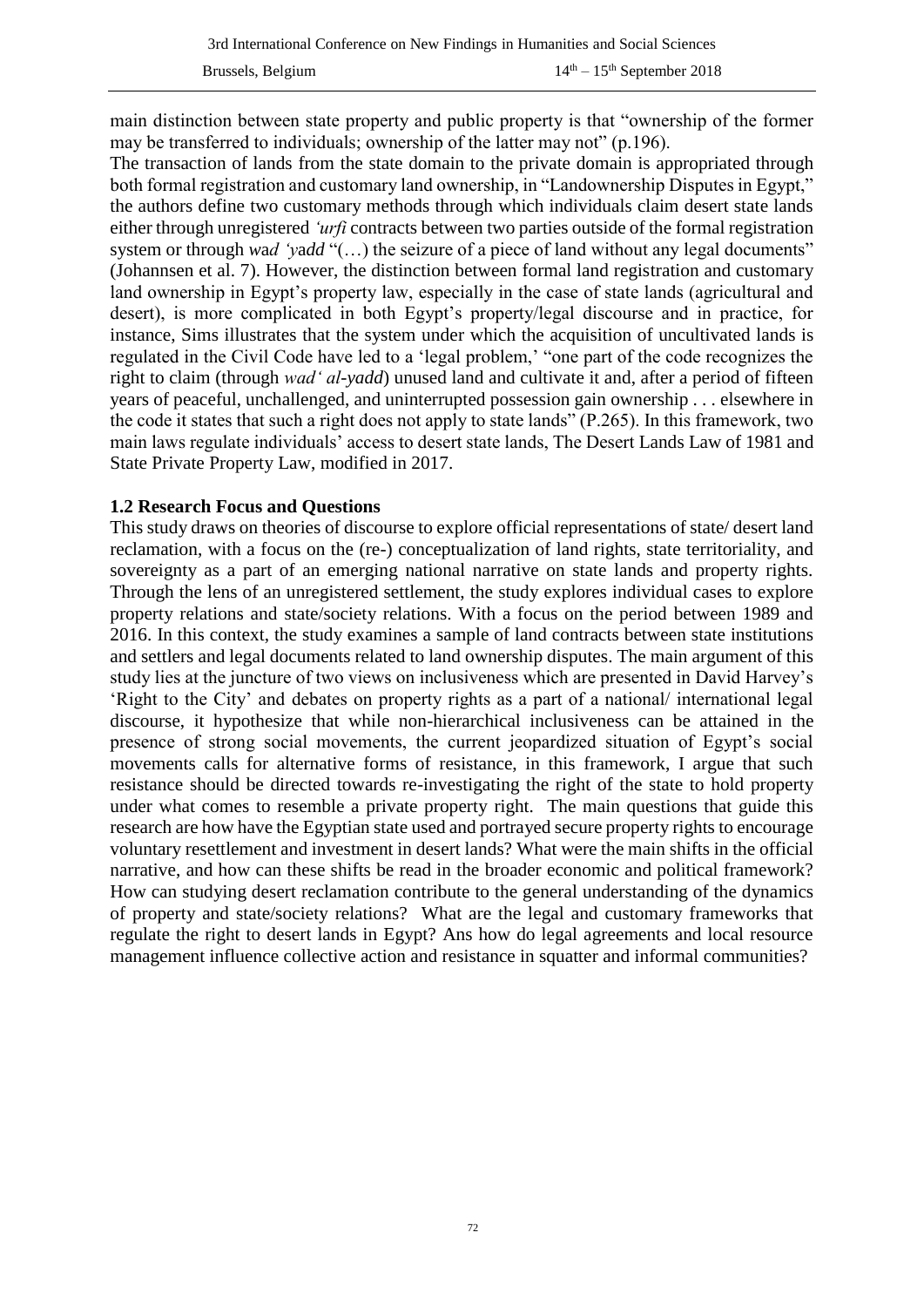# **2. Research Methods**

This study examines social relations that emerge around contractual agreements and managing resources such as water and electricity. To do so, it employs the following research methods:

(1) Participant observation: As a resident at Ard Baza I've dedicated three months to observe my routinely participation in Ard Baza, in the text I emphasize on occasions and incidents which highlight the power dynamics, along with, state/individual relations.

(2) In-depth interviews with thirteen members of Ard Baza settlement. The interviews were taped and translated in detail to examine the narratives and representation of the settler's land ownership, hand claims, and the registration process. Questions were structured to examine the process of registering a squatter settlement through the lens of individual cases to cast a light on broader contexts, such as the dynamics of competition over property in Egypt, desert development narratives, policies, and practices, state/society relationships, resource management and social networking in informal areas.

# **2.1 Area of Study**

*Ard* Baza is a semi-formal settlement located on kilometer 91 from Cairo west of Cairo-Alexandria desert road, Baza, the original landowner and a retired public officer at Sadat City Council, bought the land  $(215 \text{ feddans}^1)$  in 1989 and have been selling small plots that range between few meters to feddan since the 1990s. Before Baza bought the land, it was allocated to Sadat City Authority, under the Ministry of Housing, Utilities, and Urban Development, and in 2002 *Ard* Baza was transferred to The General Authority for Reclamation Projects and Agricultural Development under the Ministry of Agriculture and Land Reclamation. The Ministry of Agriculture issued the first demolition order against *Ard* Baza in 2011, followed by another in 2014, and after the establishment of the People's Right Committee, a representative from the committee arrived at *Ard* Baza to stop the demolition order. With a very small population of about 20 resident families, *Ard* Baza does not provide much insight into the daily struggle of squatter populations, however, with over 200 plot-holders, the case of *Ard* Baza is an example of a growing form of investment by low-income and middle-income individuals in semi-formal lands and desert reclamation activities.

# **3. Theoretical Debates and Considerations**

Former Prime Minister, Ibrahim Mehleb, invited Hernando de Soto, Peruvian development economist and President of the nongovernmental Institute of Liberty and Democracy (ILD), to discuss the possibility of reforming Egypt`s property system and retain the value of a growing informal property sector in January 2015 (Al-Masry Al-Youm, 2015). Earlier in 1997, de Soto published a study in cooperation with The Egyptian Centre for Economic Studies on "Dead Capital and the Poor in Egypt" where they estimated an average loss of 241 billion US dollars in rural, urban and desert informal sectors *dead capital* mainly due to the high cost and complexity of land registration, a process that requires more than seventy-seven 'bureaucratic procedures' during the span of six to fourteen years. He proclaims that "(…) the problem that Egyptians will face is that most property in the informal sector cannot be documented and permanently inserted into the legal and global market economy by traditional titling, registration, surveying, mapping and privatization approaches" (p.2). De Soto lists six steps towards reforming Egypt's property registration system that start with (1) identifying the main challenges to formal registration and collecting information on the informal property market;

1

 $<sup>1</sup>$  One feddan is equal to 1.038 acres.</sup>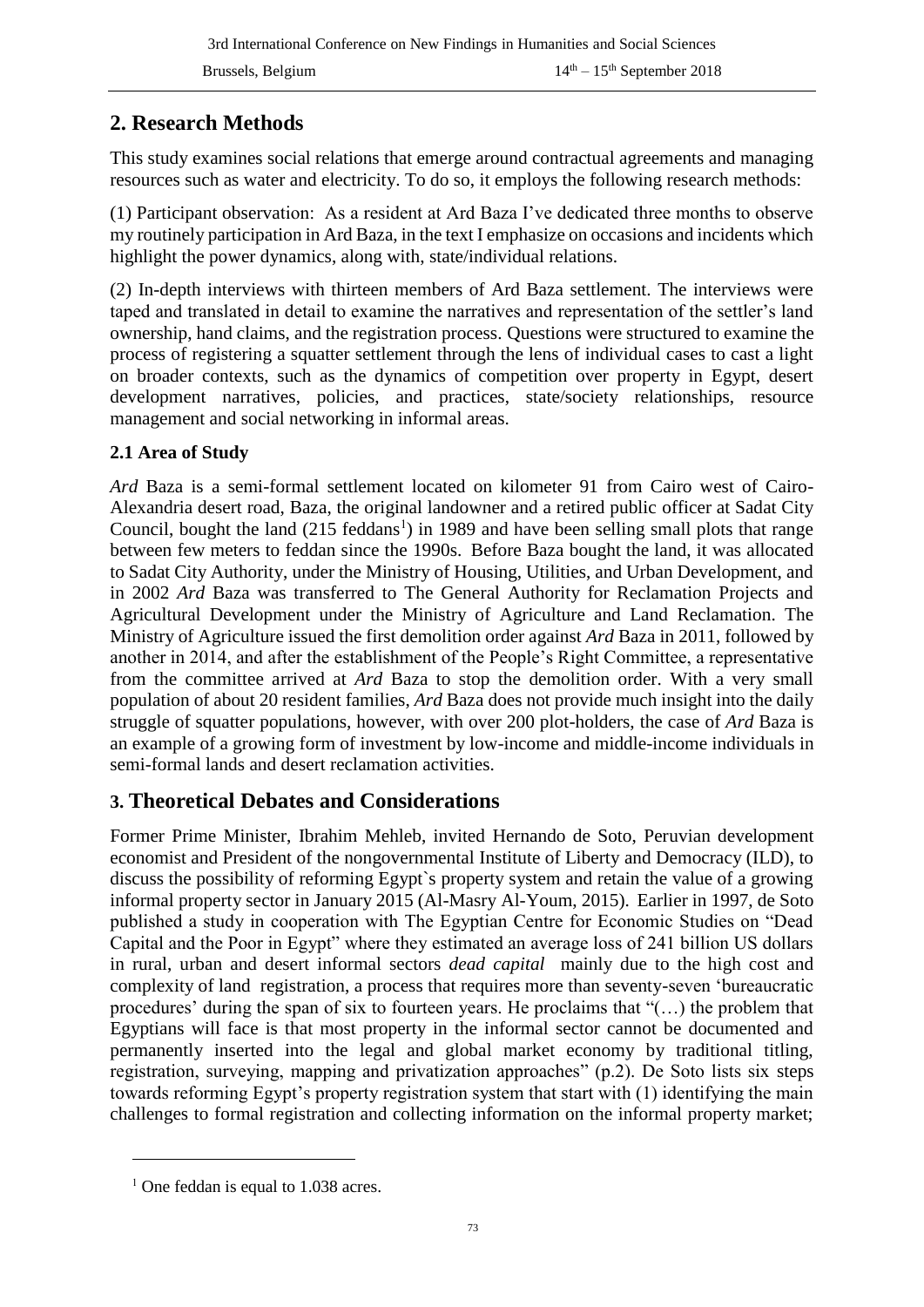(2) implementing an administrative and institutional reform strategy; (3) 'collect proofs of ownership'; (4) establishing a 'communication strategy' to raise awareness among informal communities; (5) developing the 'registry, surveying, and , mapping technologies'; finally (6) integrating the informal sector (Ibid, p.30-35).

De Soto's work has contributed to shaping market-led reform strategies in several countries of the global south. As development economists and a long-term international adviser to several 'underdeveloped' countries, he has been engaged in reform debates since 1997 under Mubarak's regime. In a talk under the title "Thoughts on the Importance of Boundaries," in 2013, he describes the Arab Spring as a wave of entrepreneurial revolts and proclaims that "we [the ILD] were hired by the Muslim Brotherhood to bring entrepreneurship to the poor in Egypt." A major critique of de Soto's thesis is premised on his strong advocacy for the commodification of property while overlooking patterns of exclusion that emerge from marketled reforms. Even within market-oriented framework and line of thought, several researchers proved that the formalization of the property will not lead to the increased access to credit and other financial services, it also does not facilitate national land transactions. *l: Land Tenure and Poverty in Africa and the Caribbean*, a collection of empirical-oriented studies that test de Soto's thesis in a local context, researchers highlight three key limitations to de Soto's argument including the "(…) role of colonial and postcolonial governments in constructing exclusion and illegality" (Home & Lim, 2004, p.149), assuming that investment and access to property loans are the main scopes of poor property holders, and underestimating state corruption as an obstacle to securing property rights.

R. Home and H. Lim posits that "the magic of property turns sand to gold is an aphorism that aptly encapsulates the de Soto thesis and current policies of the World Bank, USAID (,) and other aid agencies" (p.11). They portray de Soto's thesis as a 'magic bullet' that has disturbed a long silence over violations of security of land tenure and the precarious living conditions of communities that exist on the margins of the legal system. However, the question that the authors pose is whether land titling will secure tenure rights or not.

In 1986, the UN's Declaration on the Right to Development defines the 'right to development' as a social, economic and political progress of populations and as a primary human right, where the mechanisms of integration and equal access to development are set and governed by states. The 'right to development' has been the basis for different UN campaigns one of which is the right to 'secure tenure', adopted by the UN Centre for Human Settlement Program in 1999, to help states set a legal framework to facilitate land registration and ensure a secure base of rights to slum dwellers. Caroline Runkel (2004) examines the GTZ's, German Organization for Technical Cooperation, involvement in a titling project that aimed at legalizing property in Manshiet Nasser in 2009; she closely examines three cases of land titling that took place between 1976 and 1998, including, Helwan Housing and Community Upgrading project (1976- 1988), Hayy Al-Salam in Ismailia (1978-1983), and Nasriyya in Aswan (1987-1998). Runkel points out that squatters have generally shown a lack of interest in titling their property due to the lack of trust in the effectiveness of the titling process, "(…) does the government really want to sell the land? Or is opening an ineffective titling process [,] a compromise that will ostensibly welcome GTZ's work and at the same time hold the government out of this risky affair?" (p.106).

The extent to which land titling will guarantee security of land tenure is questionable, however, in the light of a broader critical discussion on land deals in postcolonial countries, several scholars have pointed out to land titling is a process through which a state reconfigures its' sovereignty, authority, and territoriality; Home asserts that "not only is the modern nation-State partly defined by its territorial claims to sovereignty, but the construction and exercise of State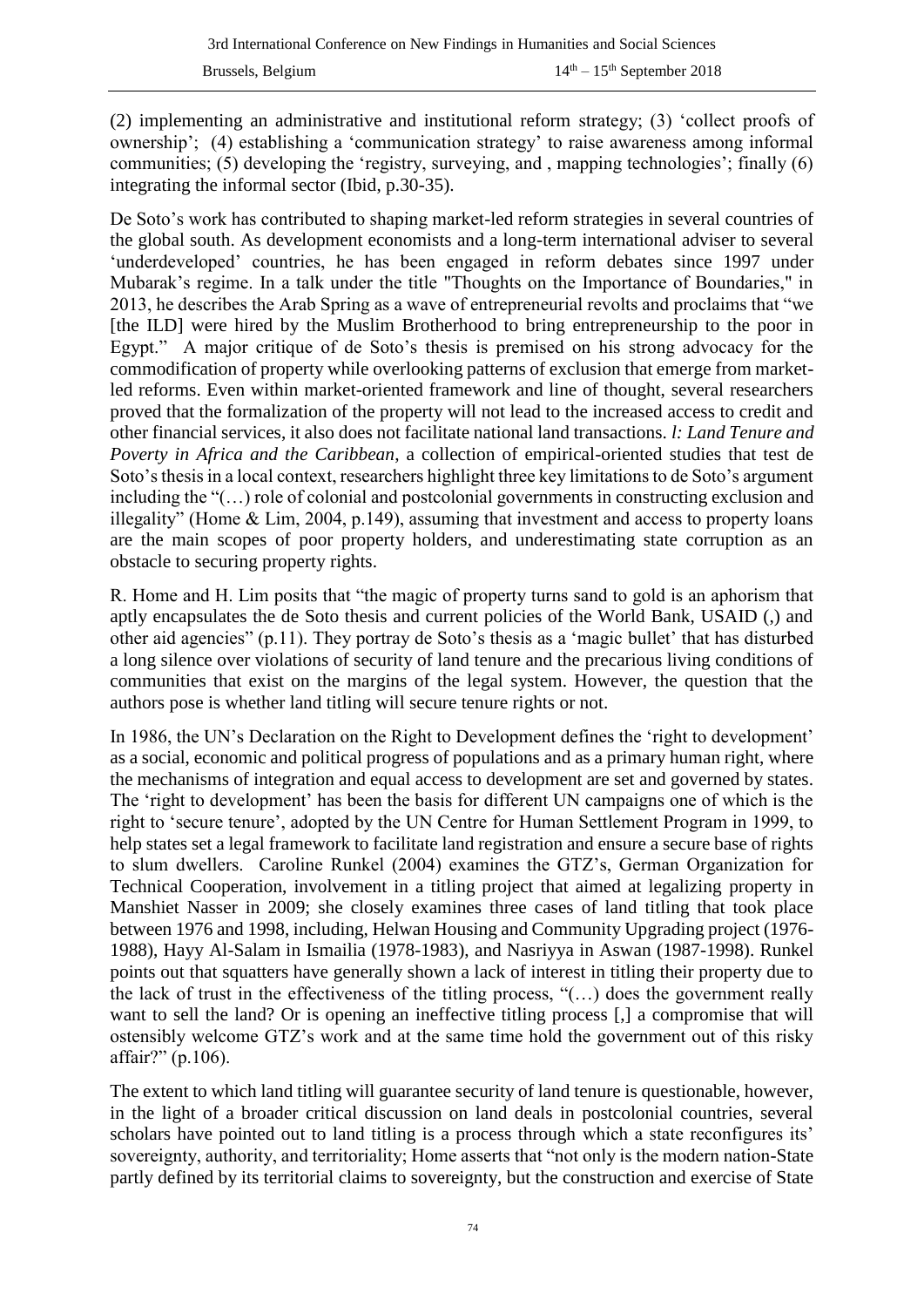power takes place within this territory, giving spatial geography a heightened significance in most of the State's activities" (Home & Lim, p.16). Hence, the regularization of access to land, power to allocate, and to re-define rights become essential to state-building in this context, "it was argued that land grabs were happening in states where 'governance of the land sector and tenure security are weak" (Wolford et al, 2013, p.190), authors' instead highlight state's role in facilitating illegal occupation of lands for the benefit of capital-induced projects rather than the benefit of locals.

At this juncture, the retrieval of state lands contest themes of development and empowerment that have occupied official representations of desert reclamation and land allocation since the enactment of the First Land Reform Bill in 1952. Both bodies of literature do not expand on the concept of ownership from a legal and socioeconomic viewpoint, another pitfall of the above-examined literature is its failure to illustrate the cultural aspect of ownership and the specificity of the Egyptian local reclamation and land distribution experience, in this framework, this study expands on the local aspect of desert reclamation, distribution, and the concept of informality in Egypt.

David Harvey's 'Right to the City' and Hernando de Soto's thesis on *Dead Capital* are two opposite takes on the concept of rights, while Harvey explores the right to public spaces and inclusion in the urban process de Soto examines the right of low -income populations in secure tenure, in other words, their right in private property. Following a Marxist interpretation of capital accumulation, Harvey highlights the role of property market in surplus absorption and accumulation by dispossession, which is one of the basis of modern class struggle. While Harvey argues that resistance for dispossession is a role to be carried out through collective resistance, De Soto, on the other hand, analyses another form of dispossession that is based on the absence of legal rights to assets that are occupied by the poor, which is in other words, the absence of an inclusive property registration system, 'property registration'.De Soto portrays the lack of property representations as follows, "imagine a country where nobody can identify who owns what, addresses cannot be easily verified, people cannot be made to pay their debts, resources cannot conveniently be turned into money, ownership cannot be divided through documents" (De Soto, 2002, p.349).

As mentioned earlier, while de Soto emphasises on the importance of property representation to secure low-income populations' tenure rights and promotes as the right to economic power through recognition and formalization of property, he premises his rationalization of the formalization of property system is based on an advocacy for market-induced reforms, which leads us back to accumulation by dispossession and the triumph of radicalized capitalism, space modification, and unjust distribution of resources. Since property debates are always used in a context where different political ideologies dominates its' examination, in my own reading, while de Soto draws on an important aspect that is overlooked in many critical analysis, which is people's right to secure property, his analysis only advocates for property registration for the purpose of the inclusion of low-income society in the capitalist machine, the commodification of resources, where new forms of accumulation by dispossession emerge and develop.

### **5. Contextualizing the History of Ard Baza**

### **5.1 A Chain of Titles: Land Transaction(s) and Development**

In 1978, the President of Egypt issued Decree No. 123 to allocate119 thousand feddān of state lands on Cairo-Alexandria desert road under the administration of Beheira governorate, extending from kilometre eighty-four from Cairo to kilometre 110, to the Ministry of Housing to establish a City that was named after the President of Egypt Anwar el-Sadat, Sadat City. Commenced as an agro-industrial city, the Ministry of Housing allocated the desert lands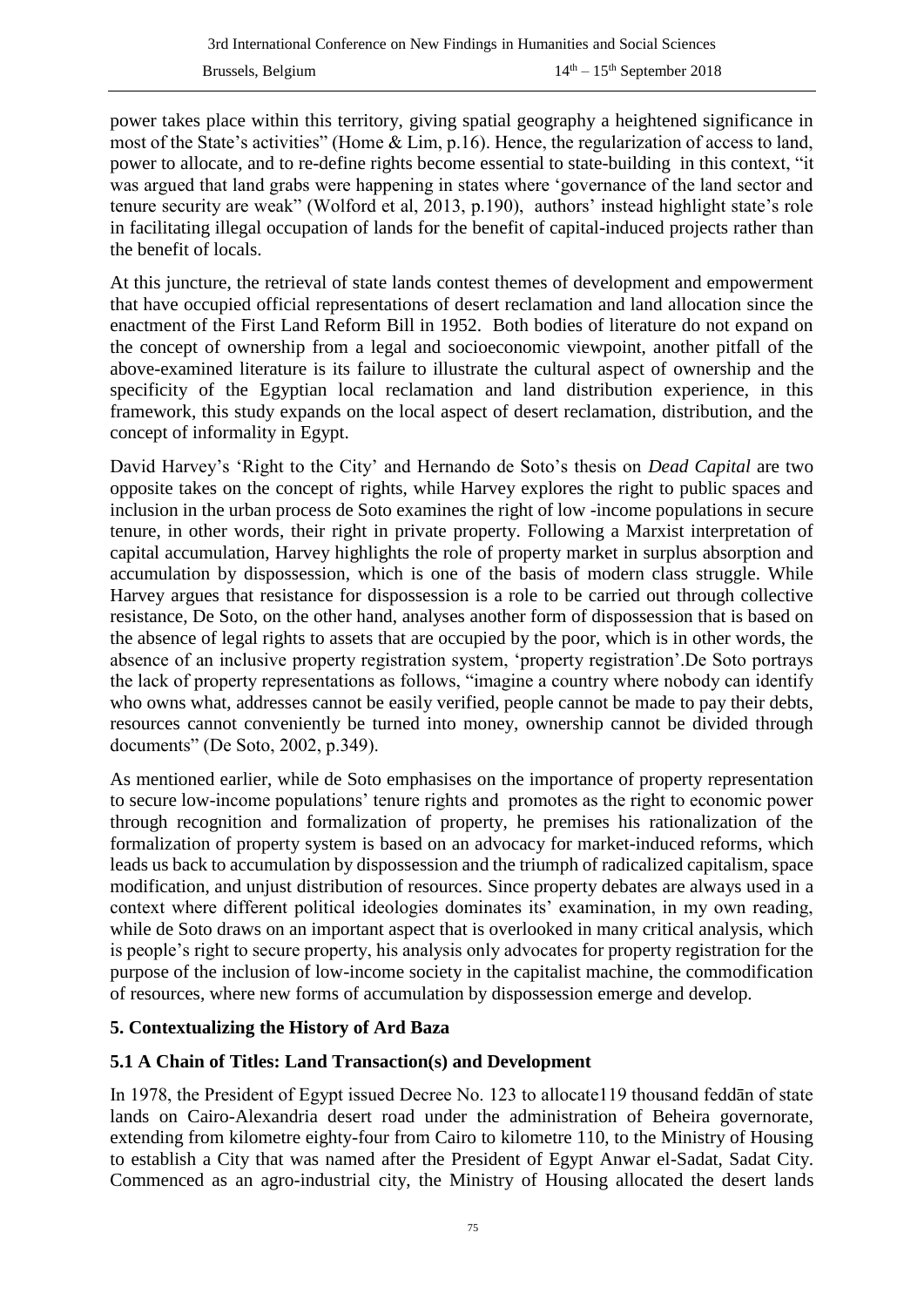surrounding Sadat to individuals and companies who were assigned to use the land for agricultural purposes, adding up to what was then a growing green belt surrounding Egypt's cities; "when the new towns of  $6<sup>th</sup>$  [of] October 10<sup>th</sup> [of] Ramadan, and Sadat were designed in the late 1970s, there was a vision to surround these emerging cities with a green belt [to preserve environmental balance]" (Ezzat, 2011).

In July 1989, Sadat City Authority allocated 106 feddans to Baza, a retired officer at Sadat City Authority, who bought the land at a public auction under the condition that he uses it only for agriculture or food security projects; however, Baza started selling small plots of land to individuals and rent other plots to companies from as early as the year 1990, using the record, *māhdār*, as a proof of ownership. Baza, who is originally from Monufia Governorate, and moved to Sadat City in the 1970s to work as a public servant in the City Authority. Baza bought the land after his retirement under his title, his wife's, two sons, and daughter, in a phone interview with his son, a 35 years old lawyer who manages the family business including the land and electrical supplies shops in Sadat, he states:

We bought the land in the 80s when we first came, the land was not leveled, and had no water or electrical supply, we worked hard to provide the needed facilities to sell the land. First, we dug a well, and we bought an electrical transmitter that cost us about 90,000 Egyptian pounds. . . I was still young when my father bought the land, but I remember it was a wasteland full of snakes, we have worked a lot to make the land suitable for living. . . we first sold lands per feddans, but a lot of people were not capable to buy a whole feddān, so we started selling smaller tracts of lands.

In 2002, the land originally allocated to Sadat City east of the Cairo-Alexandria desert road, including *Ard* Baza, was demarked as a part of the Wadi el-Natrun, Beheira governorate. According to which, land management was transferred from Sadat City Authority to the GARPAD, established in 1975, which operates under The Ministry of Agriculture and Land Reclamation. Among the many predicaments that resulted from the new administrative division, was the invalidation of the contract between Baza and Sadat City Authority. As a result, Baza was obliged to sign a new contract with the GARPAD for only ninety-four feddans as a hand claimer *wad'yadd*.

The primary, *'urfi* or *ibtida'y*, contract included the following terms and conditions:(1) the signer agrees to the terms and conditions of the contract; (2) the first party (the state) sold an area of ninety-four feddans to the second party (Baza); (3) the price of the land is 200 Egyptian Pounds per-feddān; (4) the second party vows to use the land for agricultural purposes; (5) the second party is obliged to use drip irrigation and sprinklers; (6) the second party agrees to provide water for irrigation; (7) the second party is committed to hand over the property and the contract will be cancelled if the land is required by any governmental authority within five years from signing the contract, however, the second party can negotiate with the governmental authorities to get a compensation for their property; (8) the second party is obliged to preserve state mines, quarries, mineral, and oil wealth;(9) the second party is obliged to plan roads, irrigation and sanitation networks within the boundaries of the land ;(10) the second party is committed to handing over the land, including the property and the facilities to the first party [GARPAD] in case the contract is cancelled; (11) the second party is obliged not to exceed the limits of land ownership stipulated by law No. 143 of 1981;(12) it is prohibited to sell or rent the land before seven years from the date of paying full land price; (13) the first party is to notify the Real Estate Taxes Commission upon signing the contract; (14) the provisions of Law No. 143 of 1982 (Desert Land Ownership Law) and the executive regulations under decree 198 of year 1982 (State's Private Property Law), apply to this contract.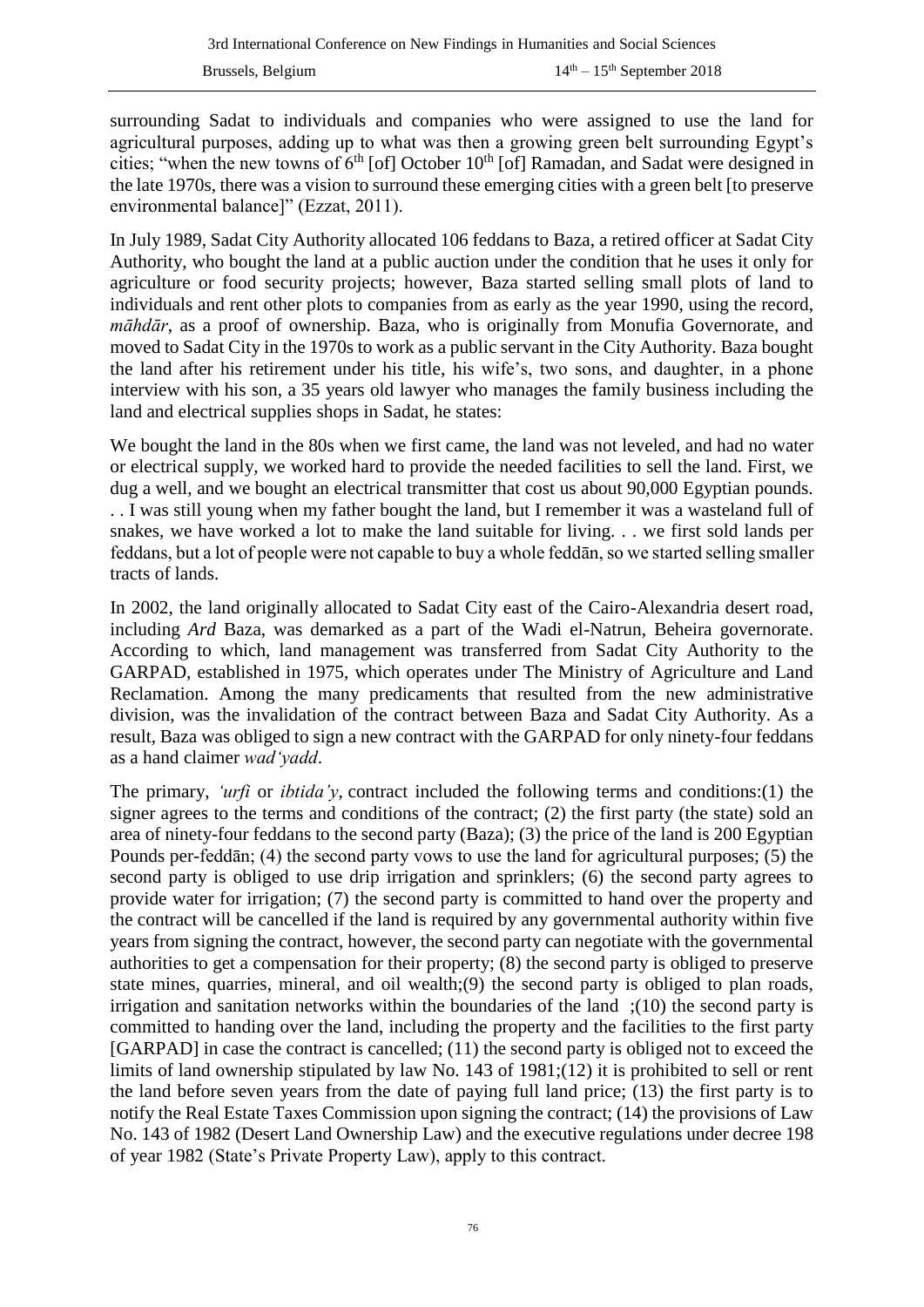As noted before, according to Law 143 of 1981, desert land transactions between the state and individuals, as well as among individuals, is regulated by the Egyptian Civil Law, unlike the case of other forms of public property (for example military lands), desert lands' contractual rights does not fall under the concept of contracts of submission, *Iḏ 'an*. In the above-mentioned case, the primary agreement between the state institution (GARPAD) and Baza is only a temporary agreement that should have eventually led to ownership, however, according to a research that The Egyptian Centre for Policy Studies conducted in 2015, the transaction of desert state lands to individuals is rarely completed which leaves settlers in a precarious situation since the termination of the contract can be directly executed by the administrative body to which the land is allocated (GARPAD) in this case, without further juridical review.

### **5.1.1 The Termination of Baza's Contract**

Throughout the 90s Baza sold plots of lands that do not exceed one feddān each to individuals, after the land was transferred to GARPAD and resold to Baza in 2003, Baza started further fragmenting the land and selling tracts to individuals per-meter, who mostly used the land for residential purposes, Baza have also informally occupied 121 feddans between 2003 and 2014; consequently, on 8 September 2014 the Property and Disposition Department of GARPAD sent a letter to the Commissioner of Wadi El-Natrun police station urging him to carry out the Minister of Agriculture and Land Reclamation's order concerning the demolition of illegal buildings on *Ard* Baza upon the termination of the contract between him and the GARPAD due to changing the land use that was agreed upon from agricultural to residential purposes. The demolition order was first of three orders that were reprieved for 'impossibility of implementation since some families permanently reside on *Ard* Baza.

On 8 September 2014, the GARPAD sent the Commissioner of Wadi El-Natrun Police Station a letter pointing out to the issuance of a several demolition orders by the Minister of Agriculture against *Ard* Baza, the order was not executed, however, in 2016 the 'People's Right' campaign executed the order on two buildings in *Ard* Baza.

# **6. Conclusion**

During the 1950s and 60s, collective ownership was promoted by Nasser's political elite as a tool for empowering peasants, the adoption of the set of economic liberation policies during the 1970s, known as the Open-Door policies, entailed a different form of landed resource management, especially in the case of New Lands' development. *El* ʿ*ard lem*ā*n yazr*ʿ*h*ā or "land to the tiller," was the government's slogan throughout the 1970s, 80s, and 90s, to encourage farmers and graduates to reclaim desert lands. The unintelligibility of land registration system, among other factors, have led to a boom in *w*a*d 'y*a*dd* or hand claims.

Following the 2011 revolution, the involvement of businessmen and Mubarak's family in land deals was an issue which occupied much of the post-revolution debates on the corruption of the old system, Mitchel (2014) highlights in his forword to D. Sims's "Egypt's Desert Dreams: Development or Disaster?" that:

The fall of the Mubarak regime allowed a fuller exposure of the regime's mode of operation: The vast areas of public land allocated to private interests at low prices, the unauthorized taking of tens of thousands of acres of desert land, the waste of extraordinary quantities of public funds in building infrastructure for ill-conceived mega-projects that had failed to produce effective results, and the revenues lost in the disorganized and unregulated privatization of public assets (p.6).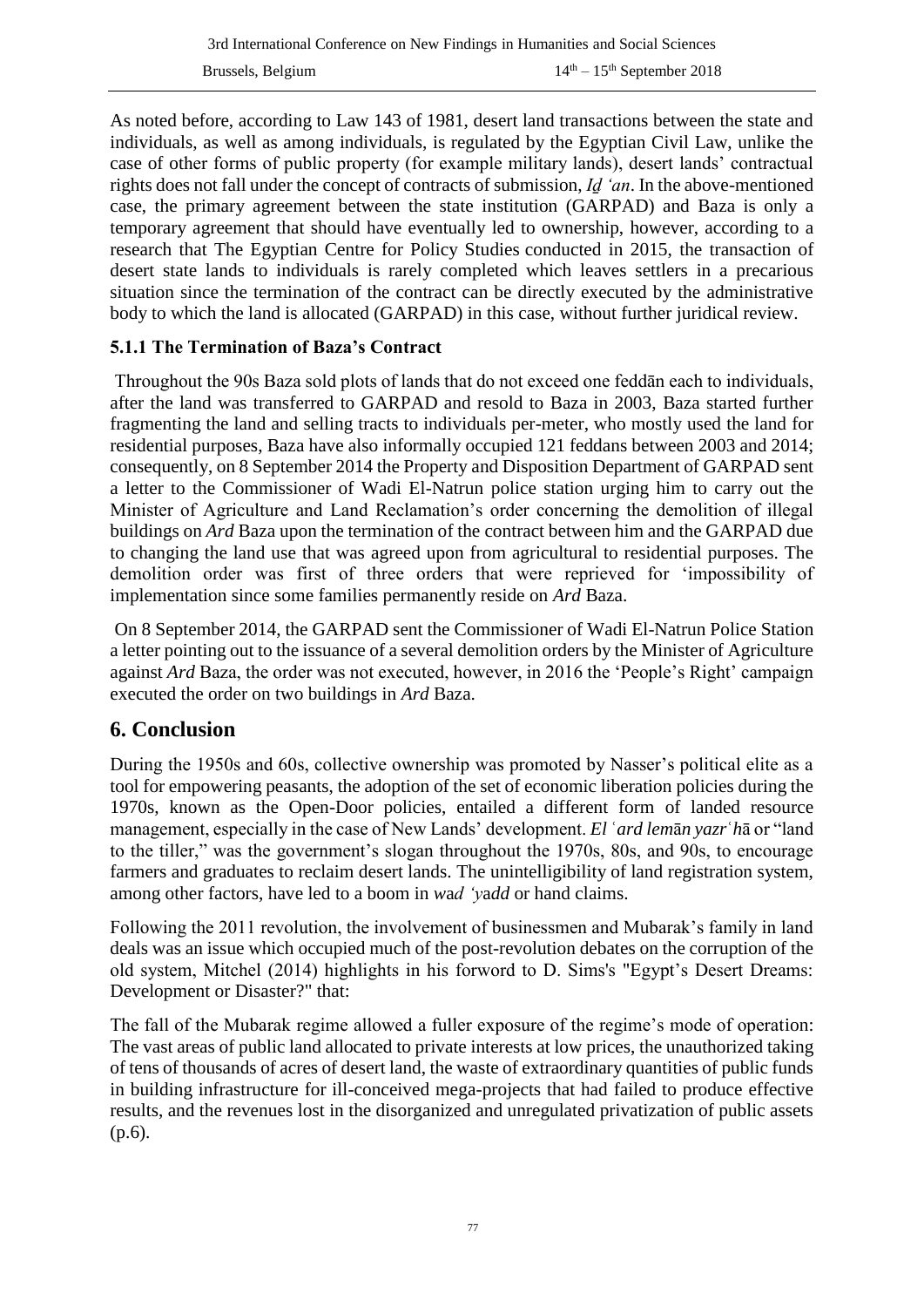As a result, in 2016 President Sisi ordered the establishment of the 'People's Right' campaign in the name of retrieving looted state lands, the establishment of the committee was celebrated in the mainstream official media as a step towards fighting a long heritage of corruption, however, the execution of demolition orders against low-income squatter settlements and the recent presidential orders to once again transfer the cases of legalizing informal desert settlement to the local city councils *mahalyiat* which have a long legacy of corruption, puts the efficiency of the newly enacted policy of retrieving state lands into question.

### **A Policy Mess: Chaos or 'Accumulation by Dispossession'?**

While the Egyptian government has attempted to empower the peasants in the 1950s and 60s through the implementation of the two agrarian reform bills in 1952 and 1961, the reforms were both flawed and short-lived; only few of the landless peasants that have acquired lands under the first two reforms were granted final sales contracts, where the state still maintained its monopoly over the lands and right of disposition. The history of Egypt's property system has been occupied by inconsistent policies that reflect on broader economic and policy-making reality.

This study reflects on the legal dilemma of desert land acquisition, a dimension that adds up to the desert mess, the question here is whether this mess is a product of understudied policy reforms, or is an organized strategy for accumulation by dispossession? To answer this question, I have examined the case of *Ard* Baza to analyze the social reaction to the 'People's Right' campaign and an emerging narrative on state ownership. The portrayal of the lands in both official narratives and local narratives, reflect on two distinct conceptions of ownership. The 'People's Right' campaign, like many other land reforms that have served short-lived political and institutional interests, is portraying the retrieval of state lands to the public as panacea while mystifying the main root of the problem, which is much related to the incomprehensiveness of the rules that govern individuals' access to desert / state lands. Another aspect of the problem is represented in the category of private state's property. Debs (2010) posits that state property (public property) as excerpted from the French Civil Code refers to the state as a "trustees of public interest,"another excerption that is employed in Egypt's property law is extracted from the Islamic Hanafi doctrine, entitles the state of full ownership over specific types of lands, e.g. *mūwāt* lands (Horri, 2011). However, at the present time the state's unlimited right to dispose of lands, namely desert lands, poses a multi-dimensional challenge, one that hinders both security of tenure and shrinks public space.

The Egyptian military's monopoly over decision making concerning the dispossession of state lands, according to Law 143 of 1981, is another aspect of the problem. R. Mason (2016), delves into the dynamics of the military economy given the very few resources available on military involvement in the formal economy, he posits that "the constitution [also] omits any reference to civilian oversight of the armed forces, in general, or regarding specific economic activities such as selling land and assets" (p. 83). In the *Communist Manifesto*, Marx and F. Engels state that "the theory of the Communists may be summed up in the single sentence: Abolition of private property." This study argues that both private property and state property are two sides of the same coin, thus if we followed Marx's line of reasoning, one would also call for the abolition of private state property.

#### **Acknowledgment**

This paper is a summary of my master's thesis "Egypt's Desert Paradoxes, Promises, and Possibilities: A Study of Land Reclamation Policies along Cairo-Alexandria Desert Road". The research project was conducted under the supervisions of Prof. Sandrine Gambline (former Director of The Middle East Studies Center at The American University in Cairo), Dr. Mona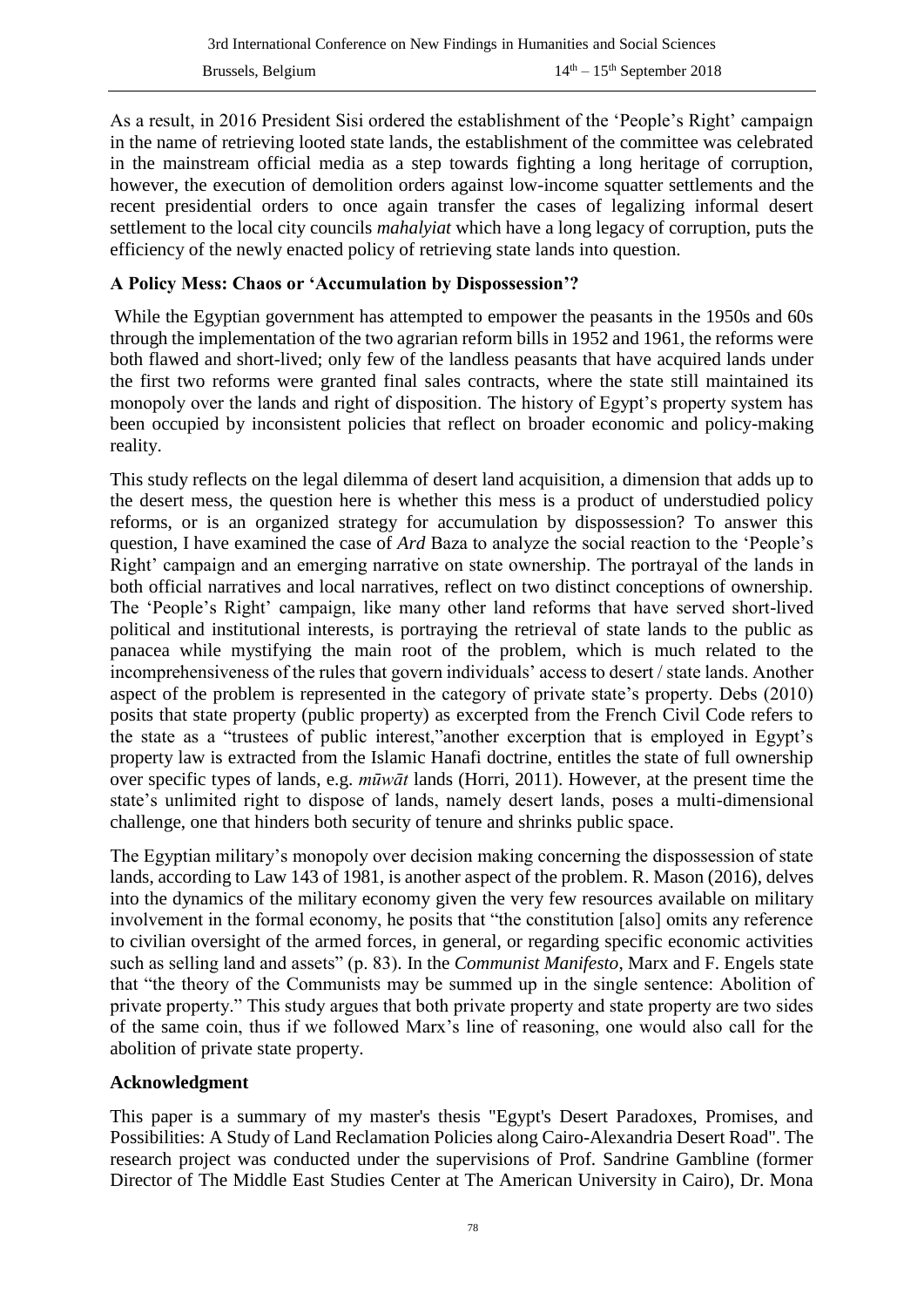Abaza (Professor of Sociology at The American University in Cairo), and Prof. Robert Mason (Director of The Middle East Studies Center at The American University in Cairo).

### **References**

Adriansen, Hanne Kirstine, 2009. *Land Reclamation in Egypt: A Study of Life in the New Lands*. *Geoforum* 40.4, pp. 664-674.

Arezki, Rabah, Klaus Deininger, 2013. and Harris Selod. *What Drives the global 'Land Rush?'* The World Bank Economic Review 29.2, pp. 207-233.

Baer, Gabriel, (1962). *A History of Landownership in Modern Egypt 1800-1950*. Oxford University Press. Print.

Debs, Richard A., (2010). *Islamic Law and Civil Code: The Law of Property in Egypt*. Columbia University Press.

De Soto, Hernando, 1989. *The Other Path*. New York: Harper & Row.

---, (2000). *The Mystery of Capital: Why Capitalism Triumphs in the West and Fails Everywhere else*. Basic Civitas Books.

---, (1997). *Dead Capital and the Poor in Egypt*. Cairo, Egypt: The Centre for Economic Studies. Print. Distinguished Lecture Series 11.

---, (2002). *Law and Property Outside the West: A Few New Ideas About Fighting Poverty*. Forum for Development Studies.

---. *Thoughts on the Importance of Boundaries*. Proceedings of the American Philosophical Society, Vol. 157, No. 1, pp. 22-31.

Expert to Help Egypt Develop Shantytowns (16 Apr. 2017). Al-Masry Al-Youm. Web.

Harvey, David, 2008. The right to the city. *The City Reader*, pp. 23-40.

---, 2003. New Imperialism, *Oxford University Press*.

---, 2004.The New Imperialism": Accumulation by Dispossession. *Actuel Marx*, pp. 71-90.

---, 2007.Neoliberalism as Creative Destruction. *The Annals of the American Academy of Political and Social Science* 610.1, pp. 21-44.

History of the Monastery. The Monastery of St. Macarius the Great: At Scetis (Wadi Natrun-Egypt). Web.

Home, Robert and Hilary Lim, (2004). *Demystifying the Mystery of Capital: Land Tenure and Poverty in Africa and the Caribbean*. Cavendish Publishing Limited. Print.

Horii, Satoe., 2011. Pre-Emption and Private Land Ownership in Modern Egypt: No Revival of Islamic Legal Tradition.*Islamic Law and Society* 18.2, pp. 177-218.

Johannsen, Asger Toft, et. Al, 2008. Landownership Disputes in Egypt— A Case Study on the Tensions Around the Monastery of Aby *Fana* in May 2008. *The Center for Arab West Understanding*.

Mason, Robert, (2016). *Egypt's Future: Status Quo, Incremental Growth or Regional Leadership?* Middle East Policy, pp. 76-94.

Mitchell, Timothy, 1999. *Dreamland: The Neoliberalism of Your Desires*. Middle East Report, pp. 28-29.

Mitchells, Timothy foreword to David Sims's book *Egypt's Desert Dreams: Development or Disaster?* The American University in Cairo Press, 2014.

Runkel, Carolin (2009). *The Role of Urban Land Titling in Slum Improvement-The Case of Cairo: A Critical Examination of the GTZ Land Titling Program in Manshiet Nasser*. Berlin, pp. 64-66.

Sims, David E, (2014). Egypt's Desert Dreams: Development or Disaster? Cairo: The American University in Cairo Press, p. 265.

The United Nations (1948). Declaration on the Right to Development. Print.

*The General Organization for Physical Planning*, (5 Apr. 2017). Web. 9 Apr. 2017.